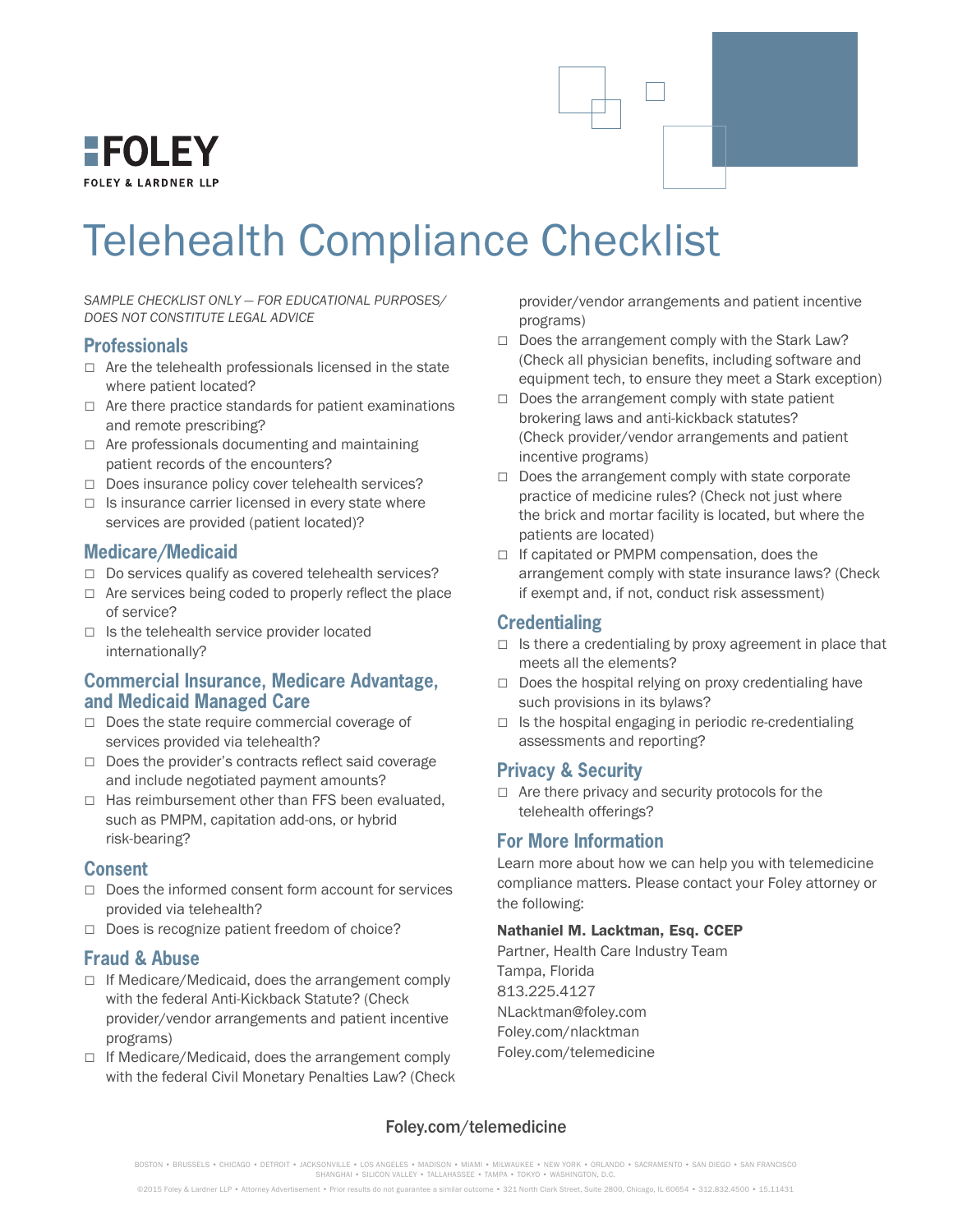# Telemedicine Business and Legal Considerations



# Sample Business Models and Provider Arrangements

#### 1) Direct-to-Consumer/Patient

#### DTC urgent care access

*Patient contracts with provider for on-demand telemedicine services*

#### 2) Institution-to-Institution

Telestroke PSA with critical access hospital *Rural hospital contracts with academic medical center for on-demand telestroke services with 24/7 availability*

#### 3) Clinician-to-Clinician

Peer-to-peer specialty consulting services *PCP group contracts with telepsychiatry specialist to consult on difcult cases*

#### 4) Oversight and Processes

eICU

*Hospital creates internal eICU to have monitoring, responsiveness and oversight over inpatients*

#### 5) Chronic Care Management

RPM and follow-up for existing patients CCM provider contracts with physician group for chronic care management and RPM services

#### $6$  ) Online Patient Access/Portals/Tech

Online second opinions and HIT portals

*Dermatological oncology specialist offers online-based second opinion services to patients and their PCPs across the country, resulting in medical tourism opportunities*

#### 7) mHealth, Medical Apps

Self-tracking apps, diagnostics, care support *mHealth-based smoking cessation and medication adherence software with RT-transmittal of data analysis and patient utilization to provider group*

#### 8) Hardware/Software

On-site kiosks (schools, factories, oil rigs) *Professional telemedicine-based services in remote areas using kiosks or other telediagnostic equipment modules*

#### International 9

U.S. to China telemedicine

*U.S.-based hospital contracts with China-based medical center to provide telemedicine-based consults, fellowship educational opportunities, research collaboration, and other services*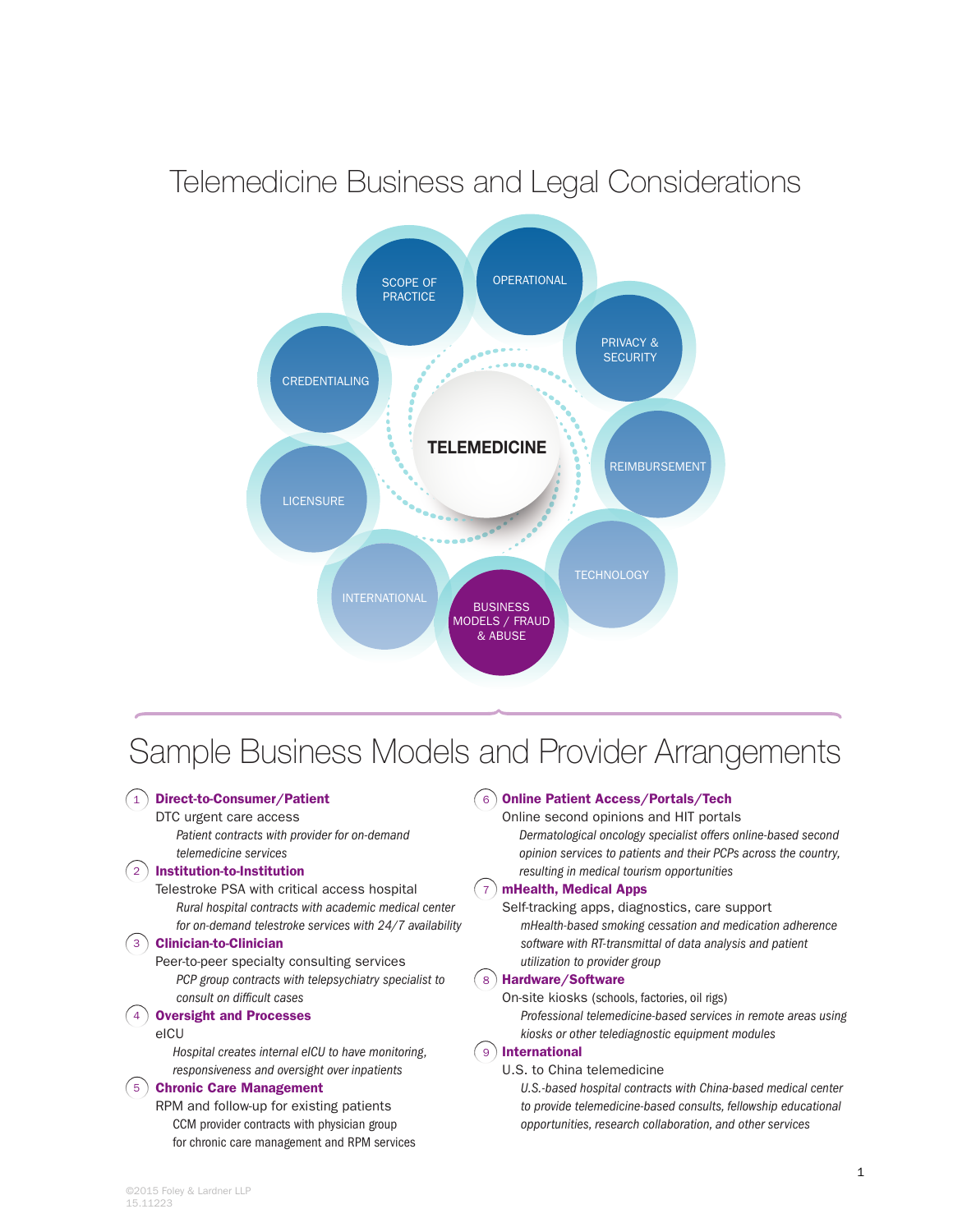# **State Ratings - Informed Consent Requirements**



American Telemedicine Associate 2016 | Page. 67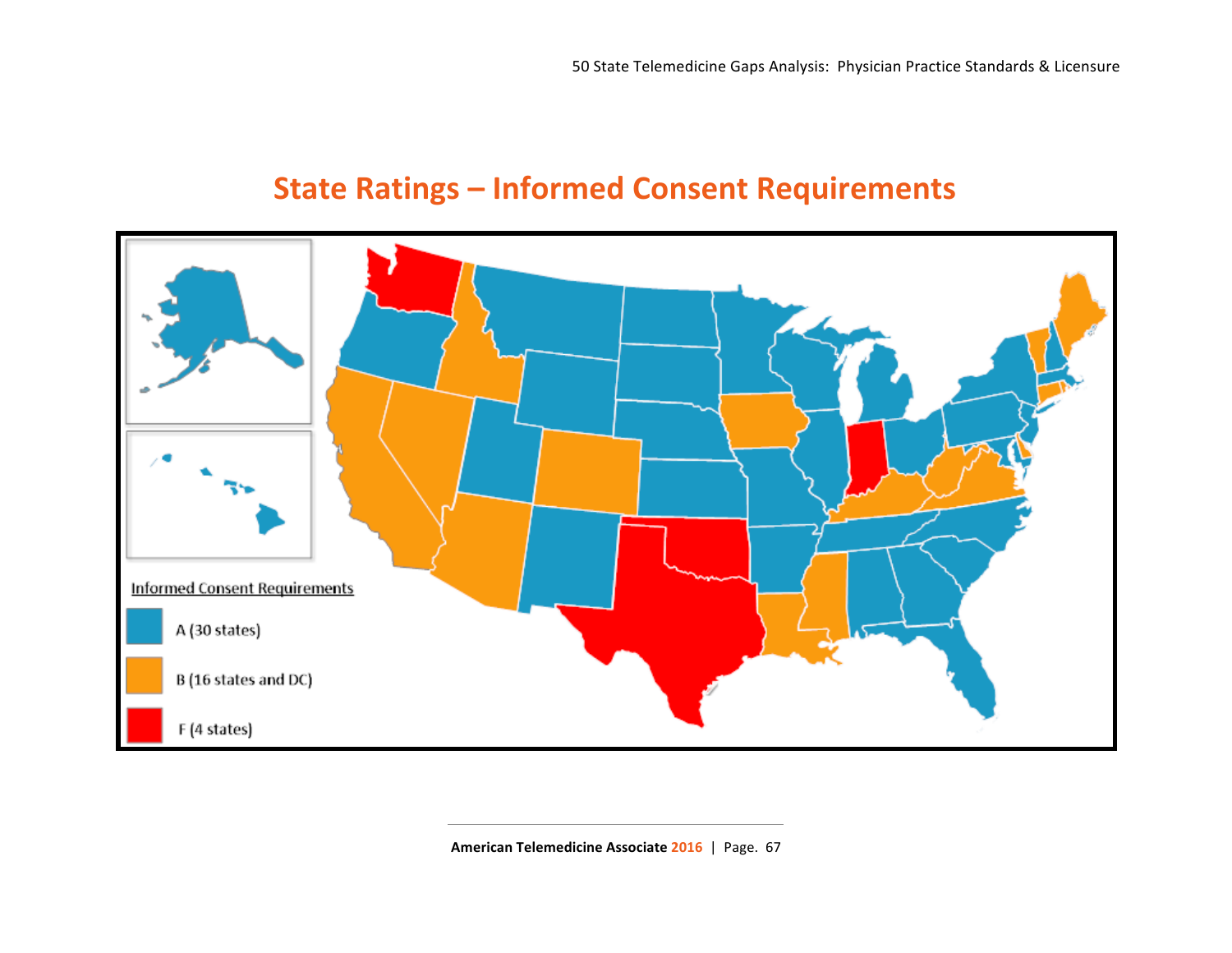50 State Telemedicine Gaps Analysis: Coverage & Reimbursement

# **State Ratings - Medicaid Informed Consent**



American Telemedicine Association 2016 | Page. 92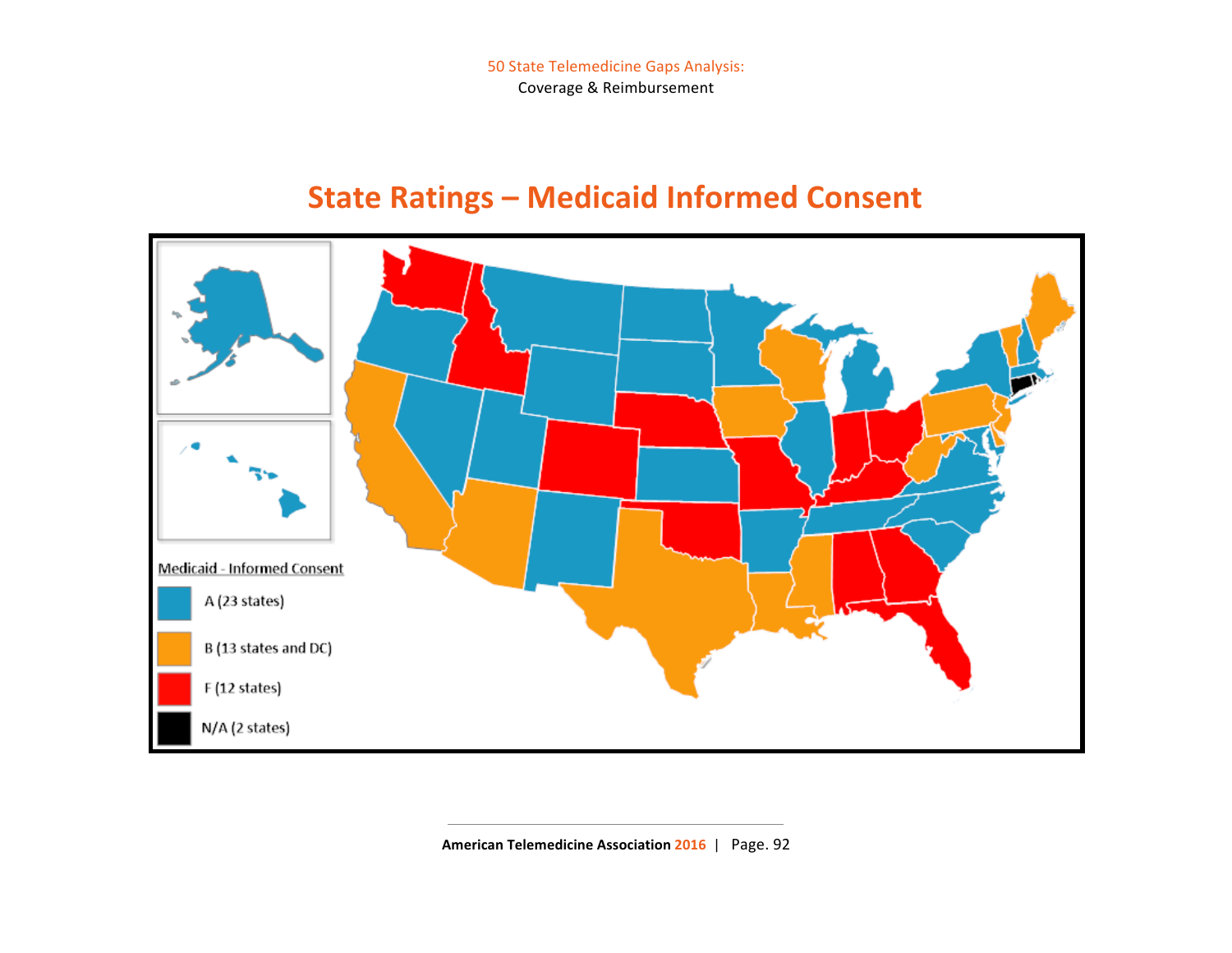

### **TELEMEDICINE CREDENTIALING AGREEMENT**

**THIS TELEMEDICINE CREDENTIALING AGREEMENT** is entered into and effective as of the day of , 201 ("Effective Date"), by and between \_\_\_\_\_\_\_\_\_\_\_\_\_\_\_ ("Service Provider"), and \_\_\_\_\_\_\_\_\_\_\_\_\_\_\_ ("Service Recipient").

**WHEREAS**, Service Provider is a Medicare-participating acute care hospital in the State of  $\vdots$  and

**WHEREAS**, Service Recipient is a Medicare-participating critical access hospital in the State of \_\_\_\_\_\_\_; and

**WHEREAS**, Service Recipient desires to engage Service Provider to provide certain health care services via telemedicine, and the parties have entered into a Telemedicine Professional Services Agreement dated to that effect; and

**WHEREAS**, the parties desire to ease the burdensome credentialing and privileging process relating to telemedicine providers by establishing a telemedicine credentialing and privileging process that meets the requirements of the Centers for Medicare and Medicaid Services ("CMS"), The Joint Commission ("TJC"), and applicable state and federal laws.

**NOW, THEREFORE**, in consideration of the mutual covenants and agreements of the parties hereto, it is understood and agreed by the parties as follows:

#### **I. Definitions**

As used in this Telemedicine Credentialing Agreement, the following terms, when capitalized, shall have the following meanings:

- A. "Credentialing" means the evaluation and verification of Telemedicine Providers' qualifications and competence to provide Telemedicine Services.
- B. "Credentialing Program" means the process by which Telemedicine Providers' qualifications and competence are evaluated and verified.
- C. "Originating Site" means the site where patients are physically located when receiving the Telemedicine Services, namely Service Recipient's location.
- D. "Distant Site" means the hospital at which Telemedicine Providers have been granted clinical privileges to perform Telemedicine Services, namely Service Provider's location.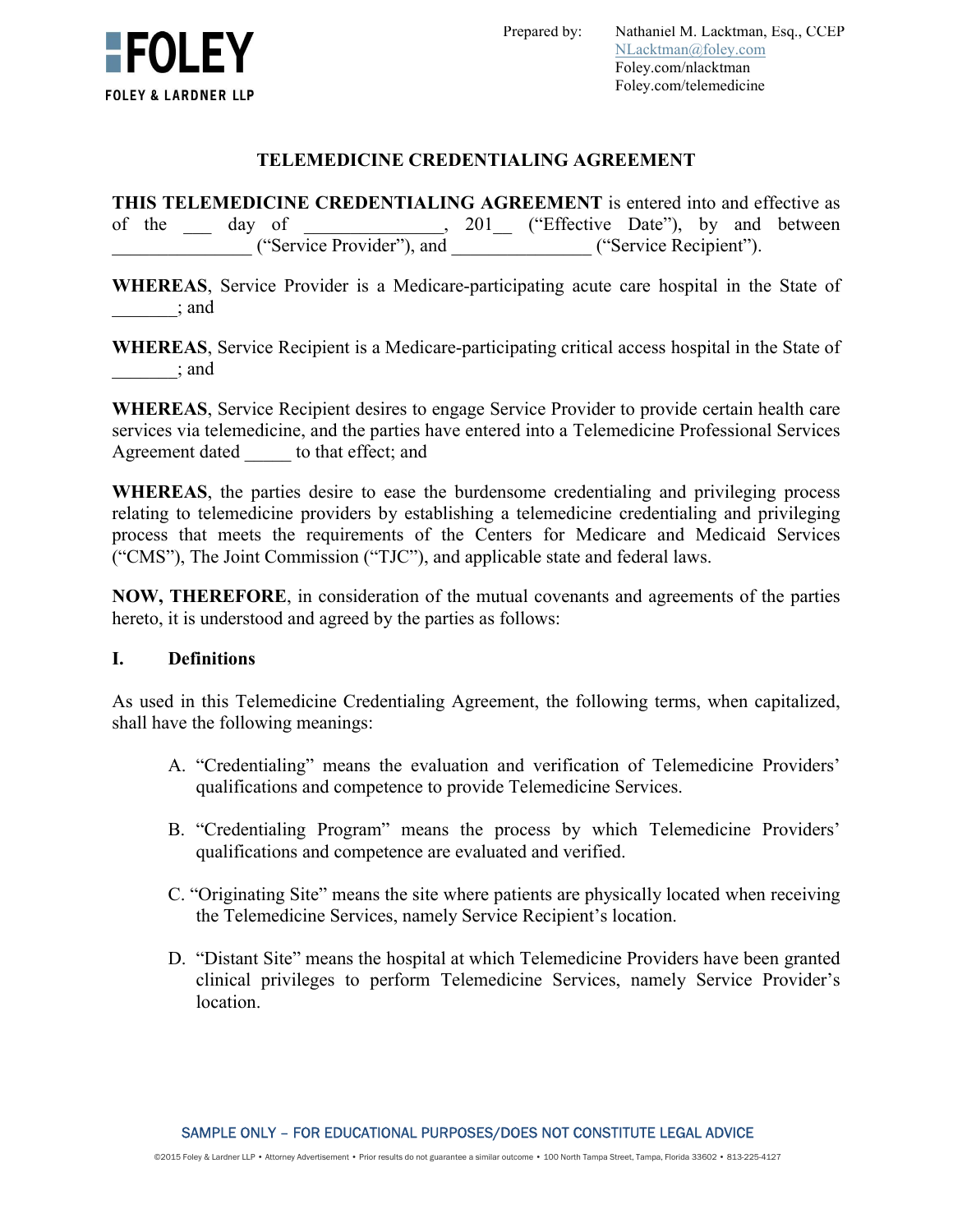

- E. "Telemedicine Provider" means a duly qualified, credentialed and privileged health care professional who holds a license issued or recognized by the State where the Originating Site is located, and is employed by or under contract with Service Provider to provide Telemedicine Services.
- F. "Telemedicine Services" means the clinical services provided by Telemedicine Providers, under the Telemedicine Professional Services Agreement, to patients at the Originating Site via telemedicine technologies.

# **II. Service Provider Responsibilities:**

- A. Compliance with Conditions of Participation and TJC Standards. Service Provider is a Medicare-participating hospital. Service Provider's Credentialing Program has been reviewed and approved by its governing body, and meets or exceeds all applicable Medicare Conditions of Participation related to Credentialing and the Telemedicine Services, including but not limited to the requirements at 42 C.F.R.  $§$  485.616(c)(1) through (c)(1)(vii), and all applicable requirements in the Medical Staff chapter of TJC's Comprehensive Accreditation Manual for Hospitals, including, but not limited to, MS.06.01.01 through MS.06.01.13. Specifically, the governing body of the Service Provider Distant Site, through its Credentialing Program, shall:
	- a. Determine, in accordance with State law, which categories of practitioners are eligible candidates for appointment to the medical staff;
	- b. Appoint members of the medical staff after considering the recommendations of the existing members of the medical staff;
	- c. Assure that the medical staff has bylaws;
	- d. Approve medical staff bylaws and other medical staff rules and regulations;
	- e. Ensure that the medical staff is accountable to the governing body for the quality of care provided to patients;
	- f. Ensure the criteria for selection are individual character, competence, training, experience, and judgment; and
	- g. Ensure that under no circumstances is the accordance of staff membership or professional privileges in the hospital dependent solely upon certification, fellowship or membership in a specialty body or society.
- B. Credentialing. Service Provider shall evaluate and, if appropriate, approve privileges and credentialing applications for practitioners at Service Provider who may provide Telemedicine Services.
	- a. Service Provider shall provide to Service Recipient a current list of privileges for each Telemedicine Provider who is seeking or has obtained telemedicine privileges at Service Recipient.



2

FOR MORE INFORMATION, VISIT US ONLINE AT FOLEY.COM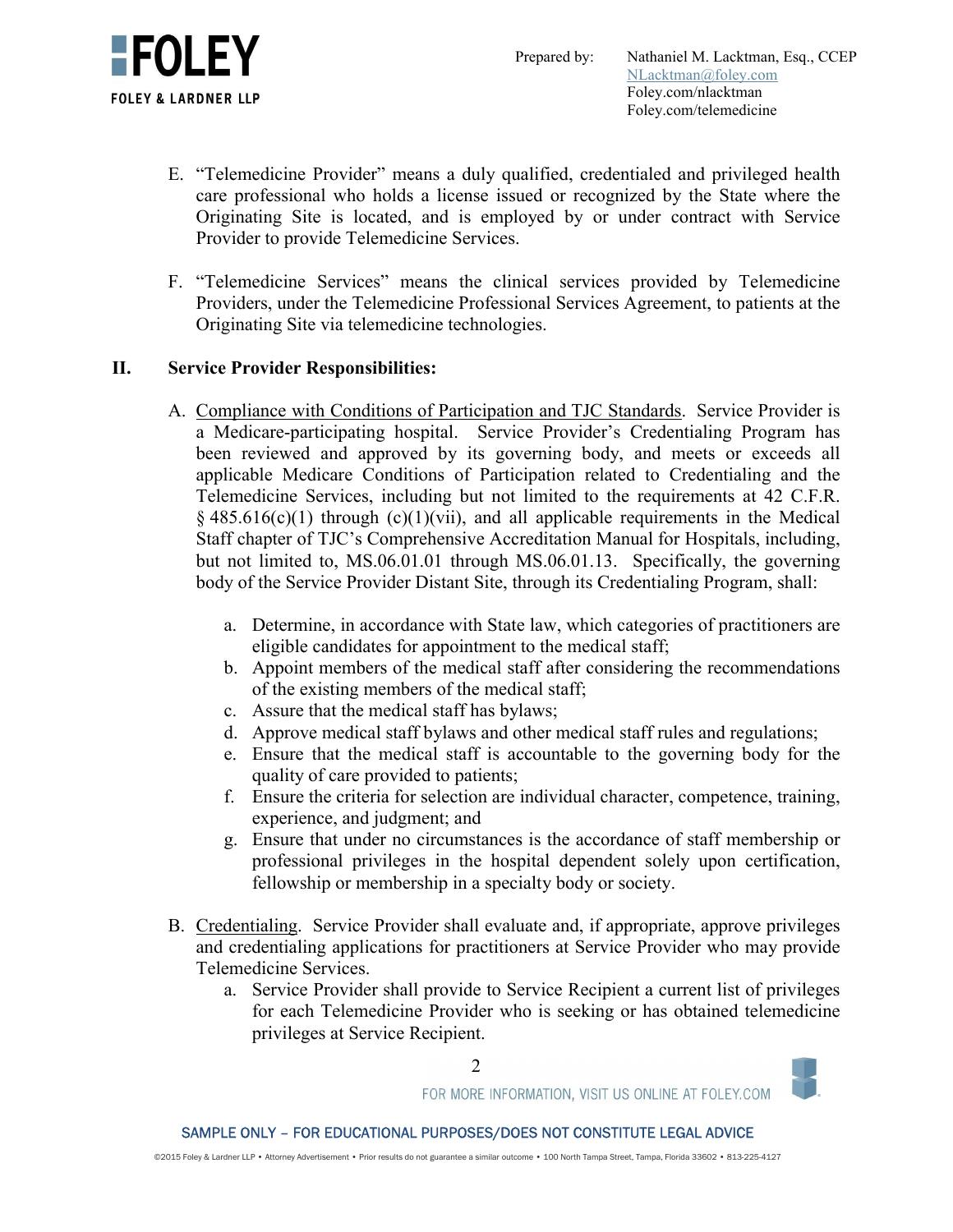



- b. Upon reasonable request and subject to State law limitations, Service Provider shall provide Service Recipient with a copy of its bylaws and medical staff rules and policies related to credentialing and peer review, as reasonable evidence of Service Provider's compliance with Section II(A), above.
- c. Upon reasonable request and subject to State law limitations, Service Provider shall provide Service Recipient with the complete credentialing and privileging file for each Telemedicine Provider who is covered by this Telemedicine Credentialing Agreement.
- C. Recredentialing. Service Provider shall conduct recredentialing of the Telemedicine Providers in accordance with its established policies and procedures, applicable Medicare Conditions of Participation, and applicable TJC standards, and will include in its recredentialing process information provided to Service Provider by Service Recipient.
- D. Changes in Privileges; Disciplinary Action. Service Provider shall notify Service Recipient as soon as reasonably practicable of any change in privileges of a Telemedicine Provider who is providing Telemedicine Services to Service Recipient, and shall notify Service Recipient of any action classified as disciplinary action under applicable Service Provider policies taken against a Telemedicine Provider.

## **III. Service Recipient Responsibilities:**

- A. Credentialing by Proxy. The governing body and the medical staff of Service Recipient may choose to rely upon Service Provider's Credentialing Program decisions when making its own credentialing and privileging decisions regarding the Telemedicine Providers. To that end, the governing body of Service Recipient shall ensure compliance with the requirements at 42 C.F.R.  $\S$  485.616(c)(2) and Standards LD.04.03.09 of TJC's Comprehensive Accreditation Manual for Hospitals. Service Recipient shall ensure that each Telemedicine Provider holds a license issued or recognized by the State where the Originating Site is located. Service Recipient shall ensure the privileges it grants each Telemedicine Provider at Originating Site do not exceed the privileges granted to that Telemedicine Provider at Service Provider.
- B. Originating Site Performance Information. Service Recipient shall maintain evidence of its internal reviews of each Telemedicine Provider's performance and quality at Originating Site and shall provide such performance and quality information to Service Provider for Service Provider's periodic appraisals of the Telemedicine Providers, in accordance with 42 C.F.R.  $\S$  485.616(c)(2)(iv). At a minimum, this performance and quality information shall include all adverse events that result from the Telemedicine Services provided by each Telemedicine Provider to Service



FOR MORE INFORMATION, VISIT US ONLINE AT FOLEY.COM

3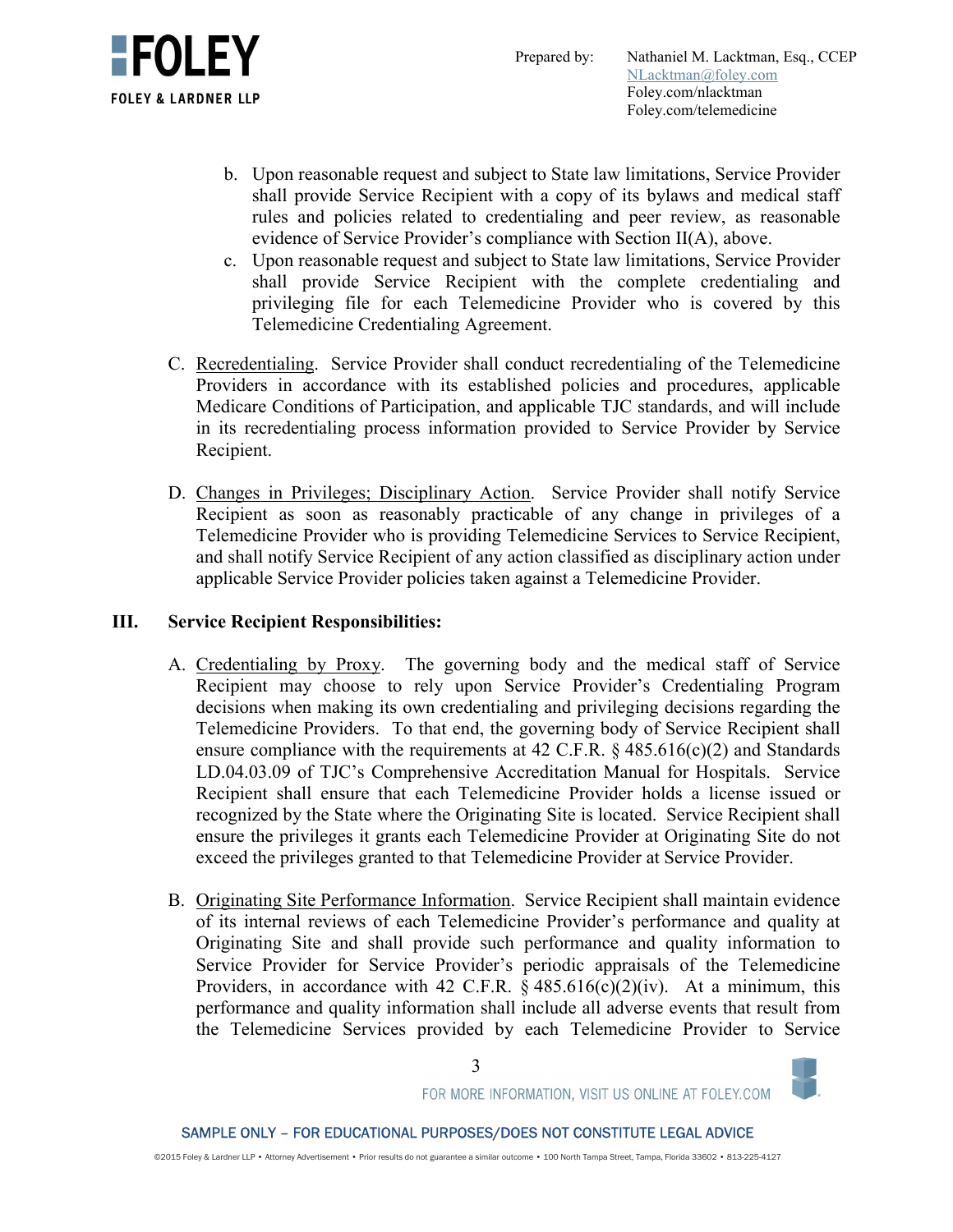

Recipient's patients and all complaints Service Recipient has received about each Telemedicine Provider (including but not limited to adverse outcomes related to sentinel events that are considered reviewable by TJC). Service Recipient shall notify Service Provider as soon as reasonably practicable of any action taken against a Telemedicine Provider by Service Recipient which is classified as disciplinary under Service Recipient's credentialing policies.

- C. State and/or Federal Disciplinary Action. Service Recipient shall notify Service Provider as soon as reasonably practical of any action taken by a state or federal authority which restricts or limits the practice or professional prerogatives of a Telemedicine Provider in Service Recipient's State, including an involuntary suspension, termination, involuntary change or reduction in licensure status.
- **IV. Notices.** All notices, requests and other correspondence related to telemedicine credentialing, medical staff membership or privileges between the parties related to this Telemedicine Credentialing Agreement shall be addressed to the credentialing offices of Service Recipient and Service Provider.
- **V. Term and Termination.** This Telemedicine Credentialing Agreement shall commence on the Effective Date and shall continue unless terminated as provided for herein.
	- a. Without Cause. Either party may terminate this Telemedicine Credentialing Agreement at any time, without cause on  $\qquad$  ( $\qquad$ ) days' prior written notice to the other party, which notice shall specify the effective date of termination.
	- b. Mutual Consent. The parties may terminate this Telemedicine Credentialing Agreement at any time by mutual written consent of both parties.
	- c. Automatic Termination. In the event the parties' Telemedicine Professional Services Agreement terminates, expires or otherwise ceases, this Telemedicine Credentialing Agreement shall automatically and concurrently terminate.

**IN WITNESS WHEREOF**, the parties have caused this Telemedicine Credentialing Agreement to be executed as of the Effective Date.

# **SERVICE PROVIDER**

# **SERVICE RECIPIENT**

| By:    | D<br>് |
|--------|--------|
| Name:  | Name:  |
| Title: | Title: |

FOR MORE INFORMATION, VISIT US ONLINE AT FOLEY.COM

#### SAMPLE ONLY – FOR EDUCATIONAL PURPOSES/DOES NOT CONSTITUTE LEGAL ADVICE

©2015 Foley & Lardner LLP • Attorney Advertisement • Prior results do not guarantee a similar outcome • 100 North Tampa Street, Tampa, Florida 33602 • 813-225-4127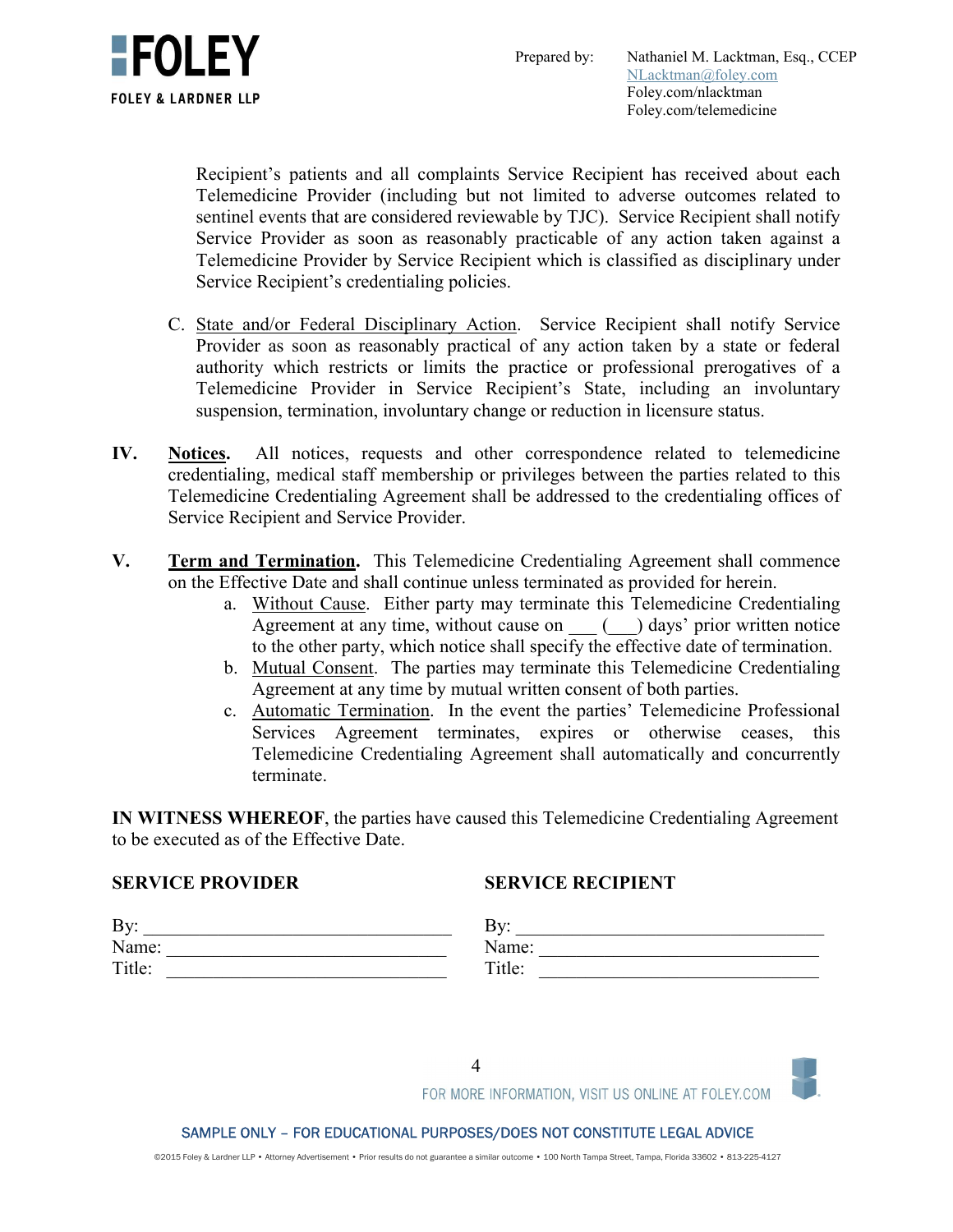

Prepared by: Nathaniel M. Lacktman, Esq., CCEP NLacktman@foley.com Foley.com/nlacktman Foley.com/telemedicine

# **EXHIBIT A**

### **Telemedicine Providers**

The following Telemedicine Providers have been assigned to provide Telemedicine Services for Service Recipient. A Telemedicine Provider may not begin providing Telemedicine Services for Service Recipient until Service Recipient has granted clinical privileges in accordance with its medical staff process.

| Name | <b>Credentialed Services</b> |
|------|------------------------------|
|      |                              |
|      |                              |
|      |                              |
|      |                              |
|      |                              |
|      |                              |
|      |                              |
|      |                              |

This Exhibit A shall be updated throughout the term of this Telemedicine Credentialing Agreement as new Telemedicine Providers are engaged by Service Provider to perform Telemedicine Services for Service Recipient or as existing Telemedicine Providers terminate their engagement with Service Provider or no longer perform Telemedicine Services for Service Recipient.

©2015 Foley & Lardner LLP • Attorney Advertisement • Prior results do not guarantee a similar outcome • 100 North Tampa Street, Tampa, Florida 33602 • 813-225-4127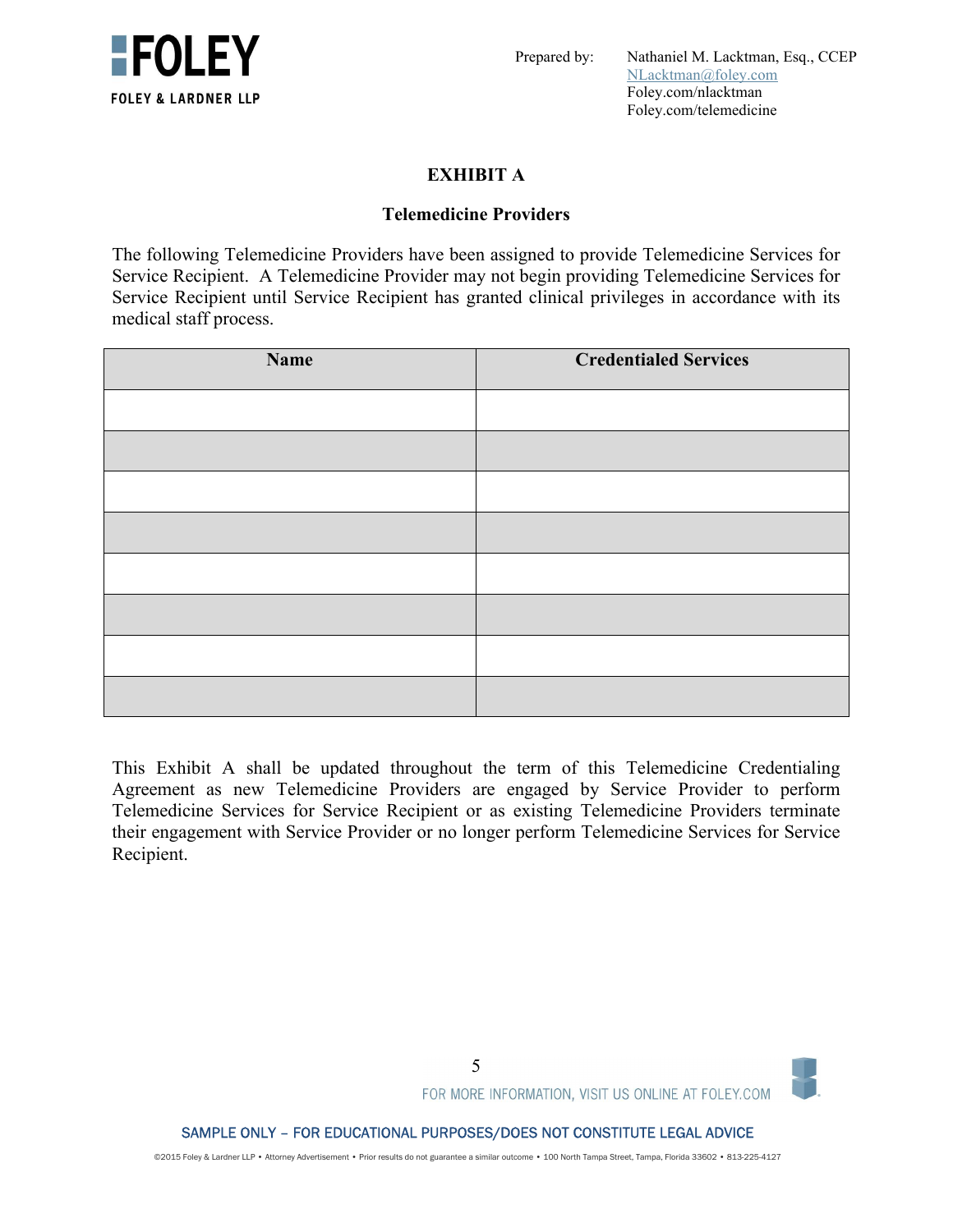

# Telemedicine Insurance Coverage

*SAMPLE CHECKLIST ONLY – FOR EDUCATIONAL PURPOSES/DOES NOT CONSTITUTE LEGAL ADVICE* 

A company offering telemedicine-based services can take steps to ensure it will have meaningful malpractice coverage for its services:

Select a carrier that offers a well-defined and thoughtful telemedicine malpractice coverage product.

Under some policies, the carrier retains the right to selectively deny coverage.

Common reasons for selective denial of coverage include:

- $\Box$  The patient or service provided is not located in a state where the insurance company is licensed
- □ The physician/exposure presents an aboveaverage risk
- □ Coverage disallows telemedicine direct patient care, but does allow peer-to-peer physician consultations

Ensure the policy extends coverage to all the states where the provider wants to provide services.

# Ensure the malpractice carrier itself is

licensed in all the states where the provider wants to provide telemedicine services (i.e., where the patients are located).

Keep in mind: insurance is regulated at the state level.

Obtain written assurances from the carrier that the medical malpractice liability insurance policy covers telemedicine malpractice lawsuits.

Determine if the policy includes coverage for claims brought by a state board of medicine against the physician for standard of care and regulatory compliance issues.

Determine if the policy is occurrence-based or claims-made, so tail coverage (if desired) can be included in the decision process.

Verify the policy includes coverage for claims brought by a patient's estate.

#### Explore the option of a separate service-line

or add-on policy if the telemedicine service is only interpretive (e.g., telepathology, teleradiology) in a peer-to-peer consultation setting, and not a direct-to-patient model.

#### For More Information

Learn about how we can help you with telemedicine insurance coverage matters. Please contact your Foley attorney or the following:

#### Nathaniel M. Lacktman, Esq. CCEP

Partner, Health Care Industry Team Tampa, Florida 813.225.4127 NLacktman@foley.com Foley.com/nlacktman Foley.com/telemedicine

#### Foley.com/telemedicine

BOSTON • BRUSSELS • CHICAGO • DETROIT • JACKSONVILLE • LOS ANGELES • MADISON • MIAMI • MILWAUKEE • NEW YORK • ORLANDO • SACRAMENTO SAN DIEGO • SAN FRANCISCO • SHANGHAI • SILICON VALLEY • TALLAHASSEE • TAMPA • TOKYO • WASHINGTON, D.C.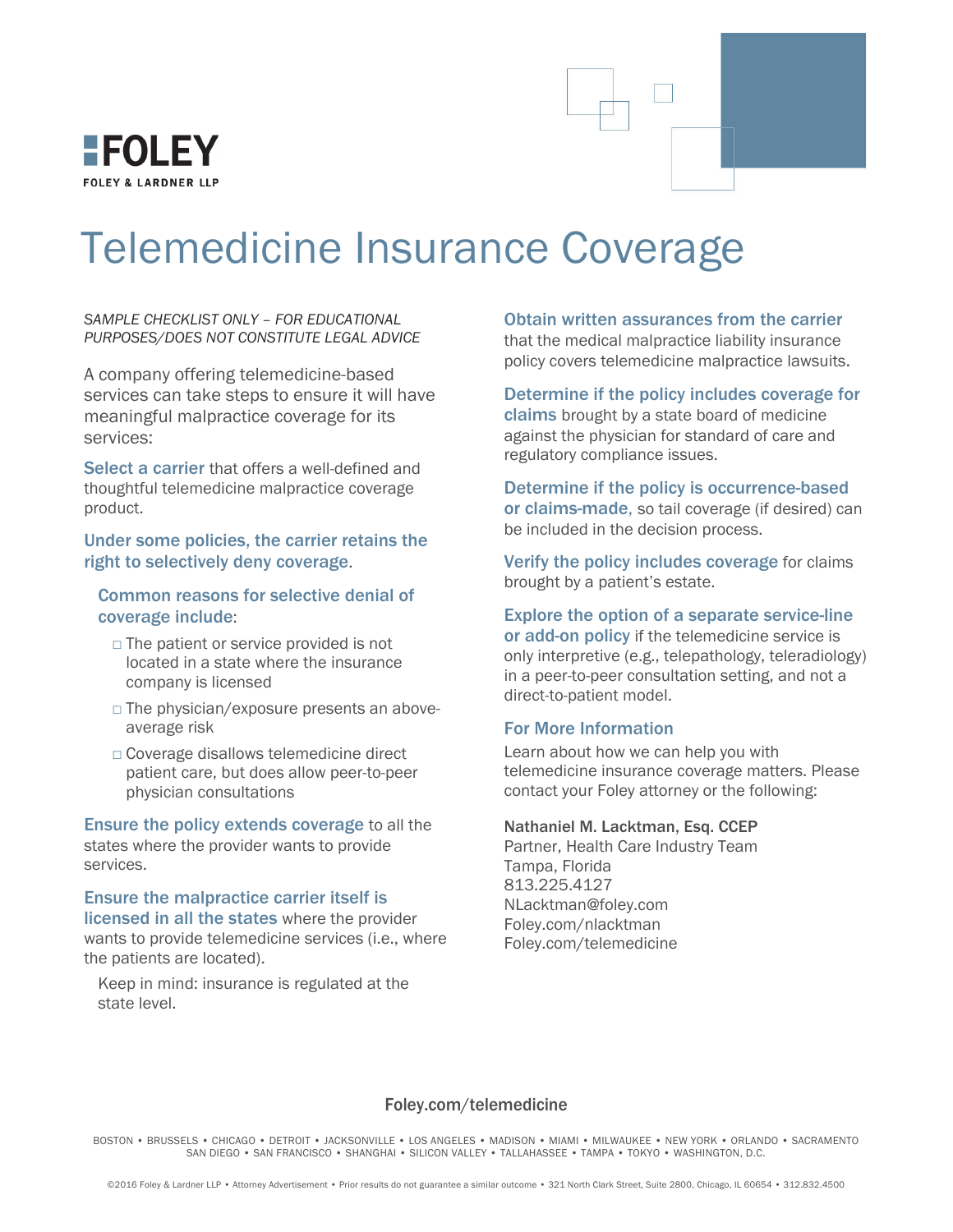

# Managing Telemedicine Tort Liability

*SAMPLE CHECKLIST ONLY – FOR EDUCATIONAL PURPOSES/DOES NOT CONSTITUTE LEGAL ADVICE* 

Tort liability for telemedicine is rooted in negligence, and is generally a state-law issue.

The basis of tort liability rests on a breach of duty. In the medical context, the duty often arises when there is a doctor-patient relationship.

A direct-to-patient arrangement must first create a valid doctor-patient relationship as a predicate for the clinical services provided to the patient.

Take steps to clarify and document the scope of services and the scope of the doctor-patient relationship.

Consider including corresponding disclaimers and acknowledgements in the terms of use agreement signed by the patient when utilizing the telemedicine services.

A provider can take some additional steps to help reduce tort liability for telemedicine services, including the following:

- $\Box$  Regularly poll patients to assess their satisfaction levels with the telemedicine services, including the level of responsiveness and attention provided by the provider physicians. If a particular physician receives more than his or her share of complaints, it could be an indication of risk, as physicians who leave patients dissatisfied may be more frequent targets of claims.
- $\Box$  Consider including, in the physician contracts, that the physician notify the provider within five days of any complaints or requests for records from a patient or their legal representative.
- $\neg$  Understand and follow the applicable laws and guidance (including but not limited to licensing, scope of practice, remote prescribing and fraud & abuse) in states where the provider offers telemedicine services.
- □ Provide direct-to-patient services only in states where the physicians are licensed.
- □ Understand and incorporate industry practice guidelines and standards as appropriate.
- □ Allow sufficient information, resources, etc. for telemedicine consults to be provided in accordance with accepted standards of care and clinical practice.
- $\Box$  Document patient understanding of terms of use, limitations, and associated conditions.
- □ Understand and follow the requirements and rules for telemedicine informed consent in states where the provider offers services.

#### For More Information

Learn about how we can help you with telemedicine insurance coverage matters. Please contact your Foley attorney or the following:

Nathaniel M. Lacktman, Esq. CCEP Partner, Health Care Industry Team Tampa, Florida 813.225.4127 NLacktman@foley.com Foley.com/nlacktman Foley.com/telemedicine

#### Foley.com/telemedicine

BOSTON • BRUSSELS • CHICAGO • DETROIT • JACKSONVILLE • LOS ANGELES • MADISON • MIAMI • MILWAUKEE • NEW YORK • ORLANDO • SACRAMENTO SAN DIEGO • SAN FRANCISCO • SHANGHAI • SILICON VALLEY • TALLAHASSEE • TAMPA • TOKYO • WASHINGTON, D.C.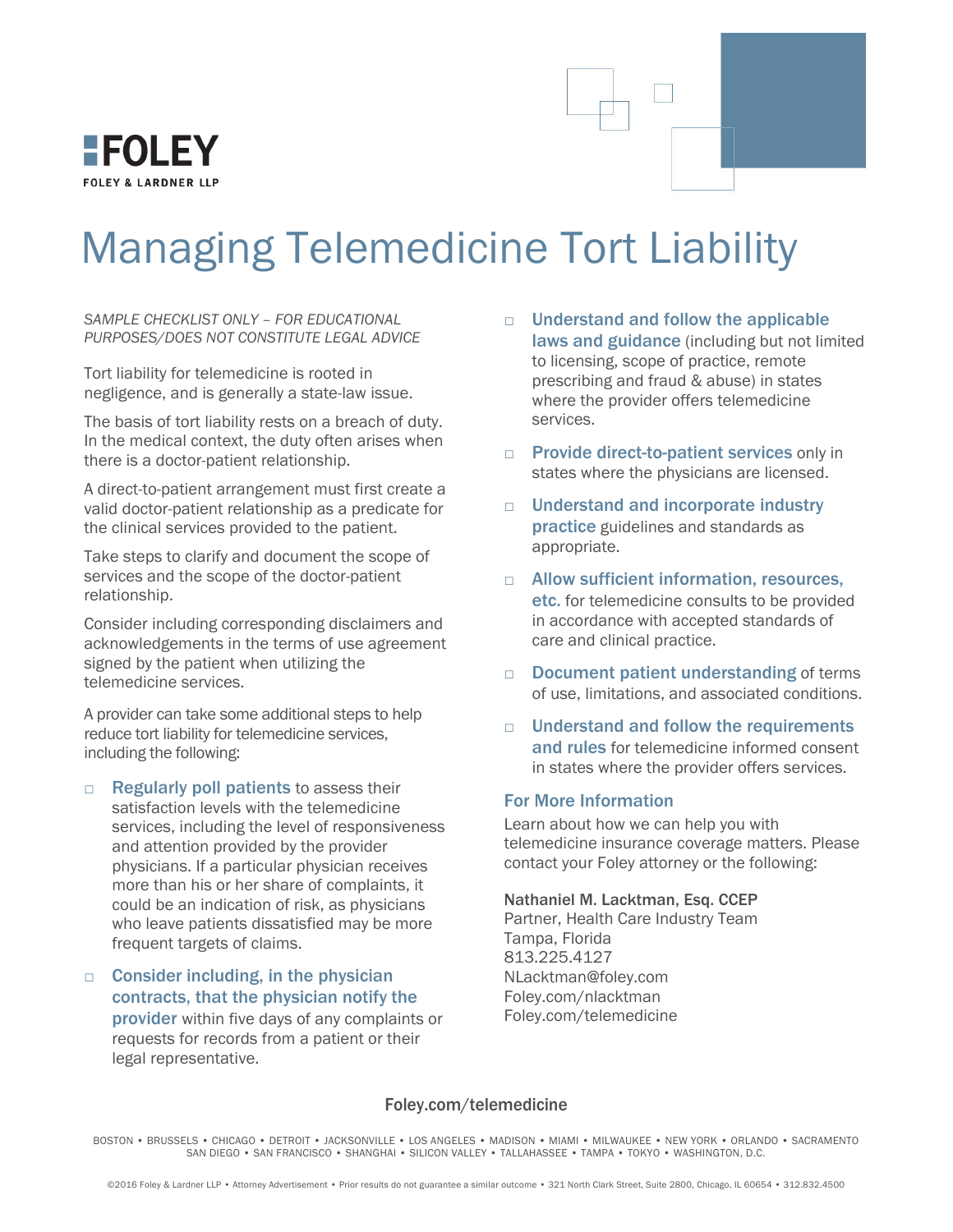

Reproduced with permission from BNA's Health Law Reporter, 24 HLR 955, 7/23/15. Copyright © 2015 by The Bureau of National Affairs, Inc. (800-372-1033) http://www.bna.com

# Does Delaware's New Telemedicine Law Foreshadow Broader Payment Parity?



#### BY NATHANIEL LACKTMAN

ationwide, states continue to enact laws requiring commercial health plans to cover medical services provided via telemedicine to the same extent they cover medical services provided in-person. These laws are intended to promote innovation and care delivery in the private sector by catalyzing health care providers and plans to invest in and use the powerful telemedicine technologies available in the marketplace.

### Delaware Telemedicine Commercial Insurance Requirements

Declaring ''liberty and independence'' from the constraints of brick and mortar health care, Delaware became the 29th state to enact a telemedicine commercial reimbursement statute. After unanimously passing both the House and Senate, the governor signed it into law on July 7, 2015, reflecting strong bipartisan support for telemedicine in Delaware. The new law takes effect immediately and positions Delaware to embrace efforts that will provide incentives for health insurers and health care providers to support the use of telemedicine and encourage state agencies to evaluate and amend

*Nathaniel Lacktman is a partner in Foley & Lardner LLP's Tampa, Fla., office where he serves as a creative health care regulatory, compliance and business lawyer with a particular focus on telemedicine, telehealth, and innovative health care arrangements and offerings in the U.S. and internationally. He can be reached at [NLacktman@foley.com.](mailto:NLacktman@foley.com)*

their policies and rules to foster and promote the use of telemedicine services.

Delaware health plans now must cover services provided via telemedicine to the same extent the plan covers those services if provided through in-person visits. The law also protects patients against cost-shifting because health plans may not impose different deductibles, co-payments or benefit caps for services provided via telemedicine.

Payment parity levels the field. It does not eliminate or impair opportunities for cost savings, as plans and providers can voluntarily contract

for alternative payment models.

The changes to Delaware's Insurance Code are more provider (and patient) friendly than some other states because Delaware requires not only coverage parity, but payment parity. Health plans must pay for telemedicine services on ''the same basis and at least at the rate'' the health plan pays for the ''same service through inperson consultation or contact.'' Moreover, the payment must include reasonable compensation for the transmission cost incurred during the delivery of telemedicine services.

The law also addresses health care services provided through ''telehealth'' (a broader definition into which telemedicine is subsumed), requiring health plans to cover telehealth ''as directed through regulations promulgated by the [Insurance] Department.'' The forthcoming regulations will be important, as they will define the shape and scope of specific coverage and payment rules for telehealth services in Delaware.

Whether a service is considered ''telemedicine'' or ''telehealth,'' Delaware's payment parity provision levels the field for hospitals and health care providers to enter into meaningful negotiations with health plans as to how these services are covered and paid. Payment parity recognizes that telemedicine technology is a conduit through which health care services are provided; not a different specialty itself. Payment parity does not eliminate or impair opportunities for cost savings, as plans and providers can voluntarily contract for alterna